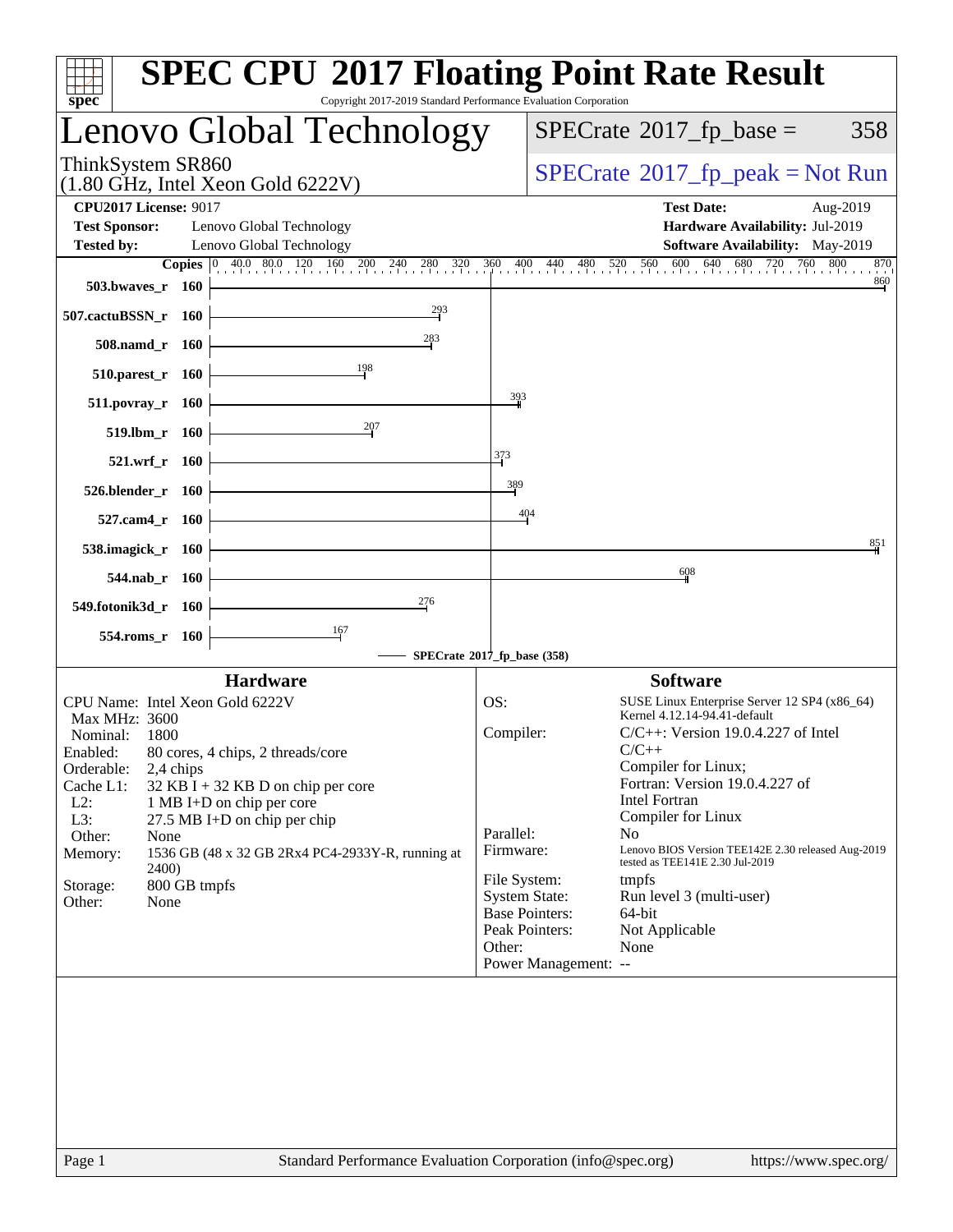

#### **[SPEC CPU](http://www.spec.org/auto/cpu2017/Docs/result-fields.html#SPECCPU2017FloatingPointRateResult)[2017 Floating Point Rate Result](http://www.spec.org/auto/cpu2017/Docs/result-fields.html#SPECCPU2017FloatingPointRateResult)** Copyright 2017-2019 Standard Performance Evaluation Corporation

## Lenovo Global Technology

(1.80 GHz, Intel Xeon Gold 6222V)

 $SPECTate@2017_fp\_base = 358$ 

ThinkSystem SR860<br>(1.80 GHz, Intel Year Gald 6222V) [SPECrate](http://www.spec.org/auto/cpu2017/Docs/result-fields.html#SPECrate2017fppeak)®[2017\\_fp\\_peak = N](http://www.spec.org/auto/cpu2017/Docs/result-fields.html#SPECrate2017fppeak)ot Run

**[CPU2017 License:](http://www.spec.org/auto/cpu2017/Docs/result-fields.html#CPU2017License)** 9017 **[Test Date:](http://www.spec.org/auto/cpu2017/Docs/result-fields.html#TestDate)** Aug-2019

**[Test Sponsor:](http://www.spec.org/auto/cpu2017/Docs/result-fields.html#TestSponsor)** Lenovo Global Technology **[Hardware Availability:](http://www.spec.org/auto/cpu2017/Docs/result-fields.html#HardwareAvailability)** Jul-2019 **[Tested by:](http://www.spec.org/auto/cpu2017/Docs/result-fields.html#Testedby)** Lenovo Global Technology **[Software Availability:](http://www.spec.org/auto/cpu2017/Docs/result-fields.html#SoftwareAvailability)** May-2019

#### **[Results Table](http://www.spec.org/auto/cpu2017/Docs/result-fields.html#ResultsTable)**

|                                                                                                          | <b>Base</b>   |                |       |                |            |                | <b>Peak</b> |               |                |              |                |              |                |              |
|----------------------------------------------------------------------------------------------------------|---------------|----------------|-------|----------------|------------|----------------|-------------|---------------|----------------|--------------|----------------|--------------|----------------|--------------|
| <b>Benchmark</b>                                                                                         | <b>Copies</b> | <b>Seconds</b> | Ratio | <b>Seconds</b> | Ratio      | <b>Seconds</b> | Ratio       | <b>Copies</b> | <b>Seconds</b> | <b>Ratio</b> | <b>Seconds</b> | <b>Ratio</b> | <b>Seconds</b> | <b>Ratio</b> |
| 503.bwayes r                                                                                             | 160           | 1865           | 860   | 1865           | 860        | 1867           | 859         |               |                |              |                |              |                |              |
| 507.cactuBSSN r                                                                                          | 160           | 693            | 292   | 692            | 293        | 691            | 293         |               |                |              |                |              |                |              |
| $508$ .namd $_r$                                                                                         | 160           | 537            | 283   | 539            | 282        | 538            | 283         |               |                |              |                |              |                |              |
| 510.parest_r                                                                                             | 160           | 2113           | 198   | 2122           | 197        | 2118           | <u>198</u>  |               |                |              |                |              |                |              |
| 511.povray_r                                                                                             | 160           | 953            | 392   | 951            | <u>393</u> | 944            | 396         |               |                |              |                |              |                |              |
| 519.lbm r                                                                                                | 160           | 816            | 207   | 817            | 206        | 817            | 207         |               |                |              |                |              |                |              |
| $521$ .wrf r                                                                                             | 160           | 961            | 373   | 965            | 371        | 961            | 373         |               |                |              |                |              |                |              |
| 526.blender r                                                                                            | 160           | 625            | 390   | 627            | 389        | 626            | 389         |               |                |              |                |              |                |              |
| $527.cam4_r$                                                                                             | 160           | 693            | 404   | 692            | 405        | 693            | 404         |               |                |              |                |              |                |              |
| 538.imagick_r                                                                                            | 160           | 467            | 851   | 469            | 848        | 468            | 851         |               |                |              |                |              |                |              |
| $544$ .nab r                                                                                             | 160           | 443            | 608   | 444            | 606        | 442            | 610         |               |                |              |                |              |                |              |
| 549.fotonik3d r                                                                                          | 160           | 2257           | 276   | 2257           | 276        | 2257           | 276         |               |                |              |                |              |                |              |
| $554$ .roms_r                                                                                            | 160           | 1525           | 167   | 1527           | 166        | 1526           | 167         |               |                |              |                |              |                |              |
| $SPECrate^{\otimes}2017$ fp base =<br>358                                                                |               |                |       |                |            |                |             |               |                |              |                |              |                |              |
| $SPECrate^{\circ}2017$ fp peak =<br><b>Not Run</b>                                                       |               |                |       |                |            |                |             |               |                |              |                |              |                |              |
| Results appear in the order in which they were run. Bold underlined text indicates a median measurement. |               |                |       |                |            |                |             |               |                |              |                |              |                |              |

### **[Submit Notes](http://www.spec.org/auto/cpu2017/Docs/result-fields.html#SubmitNotes)**

 The numactl mechanism was used to bind copies to processors. The config file option 'submit' was used to generate numactl commands to bind each copy to a specific processor. For details, please see the config file.

### **[Operating System Notes](http://www.spec.org/auto/cpu2017/Docs/result-fields.html#OperatingSystemNotes)**

 Stack size set to unlimited using "ulimit -s unlimited" Tmpfs filesystem can be set with: mount -t tmpfs -o size=800g tmpfs /home Process tuning setting: echo 50000 > /proc/sys/kernel/sched\_cfs\_bandwidth\_slice\_us echo 240000000 > /proc/sys/kernel/sched\_latency\_ns echo 5000000 > /proc/sys/kernel/sched\_migration\_cost\_ns echo 100000000 > /proc/sys/kernel/sched\_min\_granularity\_ns echo 150000000 > /proc/sys/kernel/sched wakeup granularity ns

### **[General Notes](http://www.spec.org/auto/cpu2017/Docs/result-fields.html#GeneralNotes)**

Environment variables set by runcpu before the start of the run: LD LIBRARY PATH = "/home/cpu2017-1.0.5-ic19.0u4/lib/intel64"

Binaries compiled on a system with 1x Intel Core i9-799X CPU + 32GB RAM

**(Continued on next page)**

| Page 2 | Standard Performance Evaluation Corporation (info@spec.org) | https://www.spec.org/ |
|--------|-------------------------------------------------------------|-----------------------|
|        |                                                             |                       |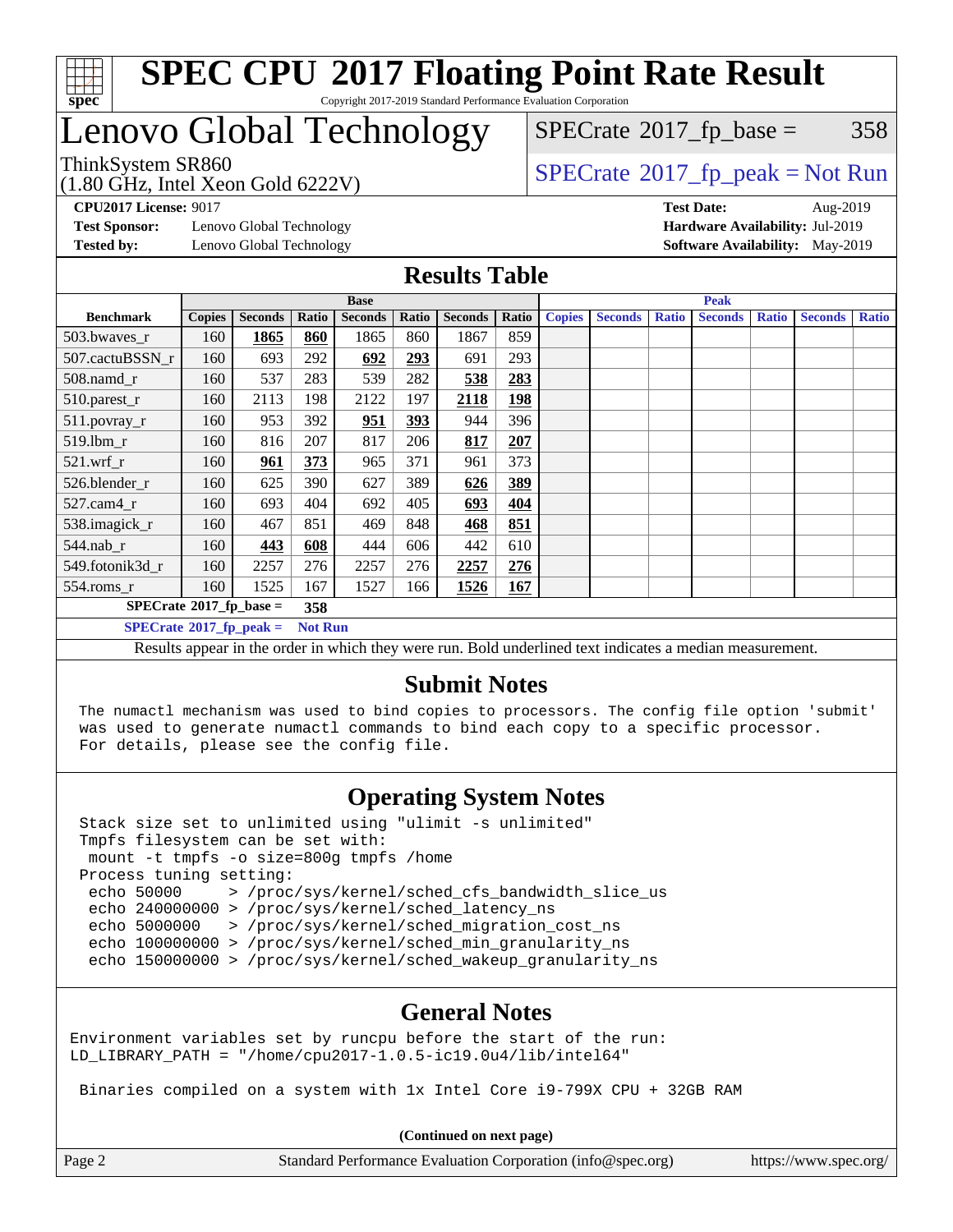

Copyright 2017-2019 Standard Performance Evaluation Corporation

## Lenovo Global Technology

 $SPECTate@2017_fp\_base = 358$ 

(1.80 GHz, Intel Xeon Gold 6222V)

ThinkSystem SR860<br>(1.80 CHz, Intel Year Gald 6222V) [SPECrate](http://www.spec.org/auto/cpu2017/Docs/result-fields.html#SPECrate2017fppeak)®[2017\\_fp\\_peak = N](http://www.spec.org/auto/cpu2017/Docs/result-fields.html#SPECrate2017fppeak)ot Run

**[CPU2017 License:](http://www.spec.org/auto/cpu2017/Docs/result-fields.html#CPU2017License)** 9017 **[Test Date:](http://www.spec.org/auto/cpu2017/Docs/result-fields.html#TestDate)** Aug-2019

**[Test Sponsor:](http://www.spec.org/auto/cpu2017/Docs/result-fields.html#TestSponsor)** Lenovo Global Technology **[Hardware Availability:](http://www.spec.org/auto/cpu2017/Docs/result-fields.html#HardwareAvailability)** Jul-2019 **[Tested by:](http://www.spec.org/auto/cpu2017/Docs/result-fields.html#Testedby)** Lenovo Global Technology **[Software Availability:](http://www.spec.org/auto/cpu2017/Docs/result-fields.html#SoftwareAvailability)** May-2019

#### **[General Notes \(Continued\)](http://www.spec.org/auto/cpu2017/Docs/result-fields.html#GeneralNotes)**

 memory using Redhat Enterprise Linux 7.5 Transparent Huge Pages enabled by default Prior to runcpu invocation Filesystem page cache synced and cleared with: sync; echo 3> /proc/sys/vm/drop\_caches runcpu command invoked through numactl i.e.: numactl --interleave=all runcpu <etc> NA: The test sponsor attests, as of date of publication, that CVE-2017-5754 (Meltdown) is mitigated in the system as tested and documented. Yes: The test sponsor attests, as of date of publication, that CVE-2017-5753 (Spectre variant 1) is mitigated in the system as tested and documented. Yes: The test sponsor attests, as of date of publication, that CVE-2017-5715 (Spectre variant 2) is mitigated in the system as tested and documented. Yes: The test sponsor attests, as of date of publication, that CVE-2018-3640 (Spectre variant 3a) is mitigated in the system as tested and documented. Yes: The test sponsor attests, as of date of publication, that CVE-2018-3639 (Spectre variant 4) is mitigated in the system as tested and documented.

### **[Platform Notes](http://www.spec.org/auto/cpu2017/Docs/result-fields.html#PlatformNotes)**

BIOS configuration: Choose Operating Mode set to Maximum Performance Choose Operating Mode set to Custom Mode C-States set to Legacy SNC set to Enable Sysinfo program /home/cpu2017-1.0.5-ic19.0u4/bin/sysinfo Rev: r5974 of 2018-05-19 9bcde8f2999c33d61f64985e45859ea9 running on linux-700n Fri Aug 9 02:21:50 2019 SUT (System Under Test) info as seen by some common utilities. For more information on this section, see <https://www.spec.org/cpu2017/Docs/config.html#sysinfo> From /proc/cpuinfo model name : Intel(R) Xeon(R) Gold 6222V CPU @ 1.80GHz 4 "physical id"s (chips) 160 "processors" cores, siblings (Caution: counting these is hw and system dependent. The following excerpts from /proc/cpuinfo might not be reliable. Use with caution.) cpu cores : 20 siblings : 40 physical 0: cores 0 1 2 3 4 8 9 10 11 12 16 17 18 19 20 24 25 26 27 28 physical 1: cores 0 1 2 3 4 8 9 10 11 12 16 17 18 19 20 24 25 26 27 28 physical 2: cores 0 1 2 3 4 8 9 10 11 12 16 17 18 19 20 24 25 26 27 28 physical 3: cores 0 1 2 3 4 8 9 10 11 12 16 17 18 19 20 24 25 26 27 28

**(Continued on next page)**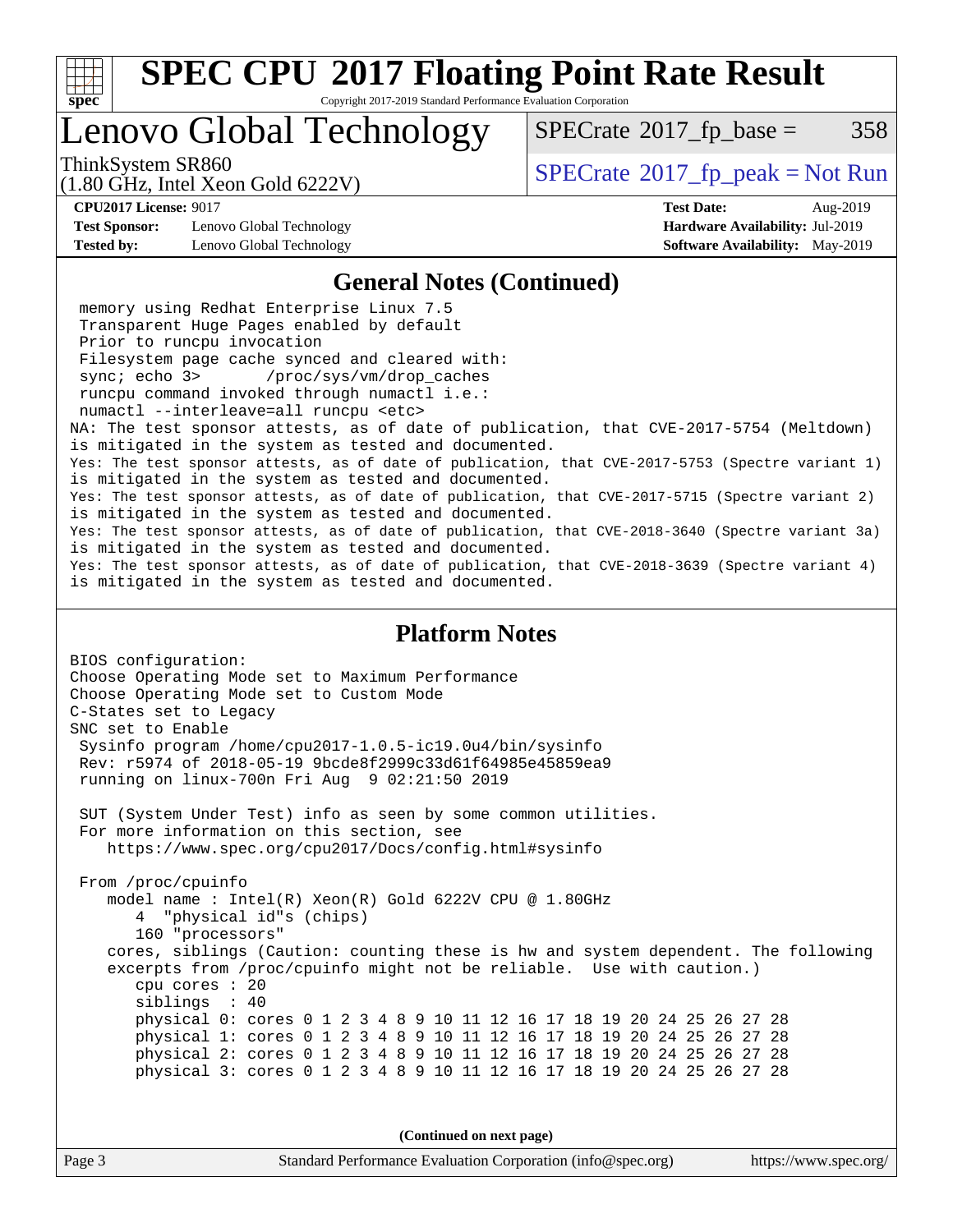

Copyright 2017-2019 Standard Performance Evaluation Corporation

### Lenovo Global Technology

 $SPECTate@2017_fp\_base = 358$ 

(1.80 GHz, Intel Xeon Gold 6222V)

ThinkSystem SR860<br>(1.80 GHz, Intel Xeon Gold 6222V) [SPECrate](http://www.spec.org/auto/cpu2017/Docs/result-fields.html#SPECrate2017fppeak)®[2017\\_fp\\_peak = N](http://www.spec.org/auto/cpu2017/Docs/result-fields.html#SPECrate2017fppeak)ot Run

**[CPU2017 License:](http://www.spec.org/auto/cpu2017/Docs/result-fields.html#CPU2017License)** 9017 **[Test Date:](http://www.spec.org/auto/cpu2017/Docs/result-fields.html#TestDate)** Aug-2019

**[Test Sponsor:](http://www.spec.org/auto/cpu2017/Docs/result-fields.html#TestSponsor)** Lenovo Global Technology **[Hardware Availability:](http://www.spec.org/auto/cpu2017/Docs/result-fields.html#HardwareAvailability)** Jul-2019 **[Tested by:](http://www.spec.org/auto/cpu2017/Docs/result-fields.html#Testedby)** Lenovo Global Technology **[Software Availability:](http://www.spec.org/auto/cpu2017/Docs/result-fields.html#SoftwareAvailability)** May-2019

#### **[Platform Notes \(Continued\)](http://www.spec.org/auto/cpu2017/Docs/result-fields.html#PlatformNotes)**

| From 1scpu:            |                                                                                      |
|------------------------|--------------------------------------------------------------------------------------|
| Architecture:          | x86 64                                                                               |
| $CPU$ op-mode(s):      | $32$ -bit, $64$ -bit                                                                 |
| Byte Order:            | Little Endian                                                                        |
| CPU(s):                | 160                                                                                  |
| On-line CPU(s) list:   | $0 - 159$                                                                            |
| Thread(s) per core:    | 2                                                                                    |
| Core(s) per socket:    | 20                                                                                   |
| Socket(s):             | 4                                                                                    |
| NUMA $node(s)$ :       | 8                                                                                    |
| Vendor ID:             | GenuineIntel                                                                         |
| CPU family:            | 6                                                                                    |
| Model:                 | 85                                                                                   |
| Model name:            | $Intel(R)$ Xeon $(R)$ Gold 6222V CPU @ 1.80GHz                                       |
| Stepping:              | 7                                                                                    |
| CPU MHz:               | 1800.000                                                                             |
| CPU max MHz:           | 3600.0000                                                                            |
| CPU min MHz:           | 800.0000                                                                             |
| BogoMIPS:              | 3600.00                                                                              |
| Virtualization:        | $VT - x$                                                                             |
| Lld cache:             | 32K                                                                                  |
| Lli cache:             | 32K                                                                                  |
| $L2$ cache:            | 1024K                                                                                |
| L3 cache:              | 28160K                                                                               |
| NUMA node0 CPU(s):     | $0-2, 5, 6, 10-12, 15, 16, 80-82, 85, 86, 90-92, 95, 96$                             |
| NUMA nodel CPU(s):     | 3, 4, 7-9, 13, 14, 17-19, 83, 84, 87-89, 93, 94, 97-99                               |
| NUMA node2 CPU(s):     | 20-22, 25, 26, 30-32, 35, 36, 100-102, 105, 106, 110-112, 115, 116                   |
| NUMA node3 CPU(s):     | 23, 24, 27-29, 33, 34, 37-39, 103, 104, 107-109, 113, 114, 117-119                   |
| NUMA $node4$ $CPU(s):$ | 40-42, 45, 46, 50-52, 55, 56, 120-122, 125, 126, 130-132, 135, 136                   |
| NUMA node5 CPU(s):     | 43, 44, 47-49, 53, 54, 57-59, 123, 124, 127-129, 133, 134, 137-139                   |
| NUMA node6 CPU(s):     | 60-62, 65, 66, 70-72, 75, 76, 140-142, 145, 146, 150-152, 155, 156                   |
| NUMA node7 CPU(s):     | 63, 64, 67-69, 73, 74, 77-79, 143, 144, 147-149, 153, 154, 157-159                   |
| Flaqs:                 | fpu vme de pse tsc msr pae mce cx8 apic sep mtrr pge mca cmov                        |
|                        | pat pse36 clflush dts acpi mmx fxsr sse sse2 ss ht tm pbe syscall nx pdpe1gb rdtscp  |
|                        | lm constant_tsc art arch_perfmon pebs bts rep_good nopl xtopology nonstop_tsc cpuid  |
|                        | aperfmperf pni pclmulqdq dtes64 monitor ds_cpl vmx smx est tm2 ssse3 sdbg fma cx16   |
|                        | xtpr pdcm pcid dca sse4_1 sse4_2 x2apic movbe popcnt tsc_deadline_timer aes xsave    |
|                        | avx f16c rdrand lahf_lm abm 3dnowprefetch cpuid_fault epb cat_13 cdp_13              |
|                        | invpcid_single intel_ppin ssbd mba ibrs ibpb stibp tpr_shadow vnmi flexpriority ept  |
|                        | vpid fsgsbase tsc_adjust bmil hle avx2 smep bmi2 erms invpcid rtm cqm mpx rdt_a      |
|                        | avx512f avx512dq rdseed adx smap clflushopt clwb intel_pt avx512cd avx512bw avx512vl |
|                        | xsaveopt xsavec xgetbvl xsaves cqm_llc cqm_occup_llc cqm_mbm_total cqm_mbm_local     |
|                        | dtherm ida arat pln pts pku ospke avx512_vnni flush_lld arch_capabilities            |
|                        |                                                                                      |

 /proc/cpuinfo cache data cache size : 28160 KB

**(Continued on next page)**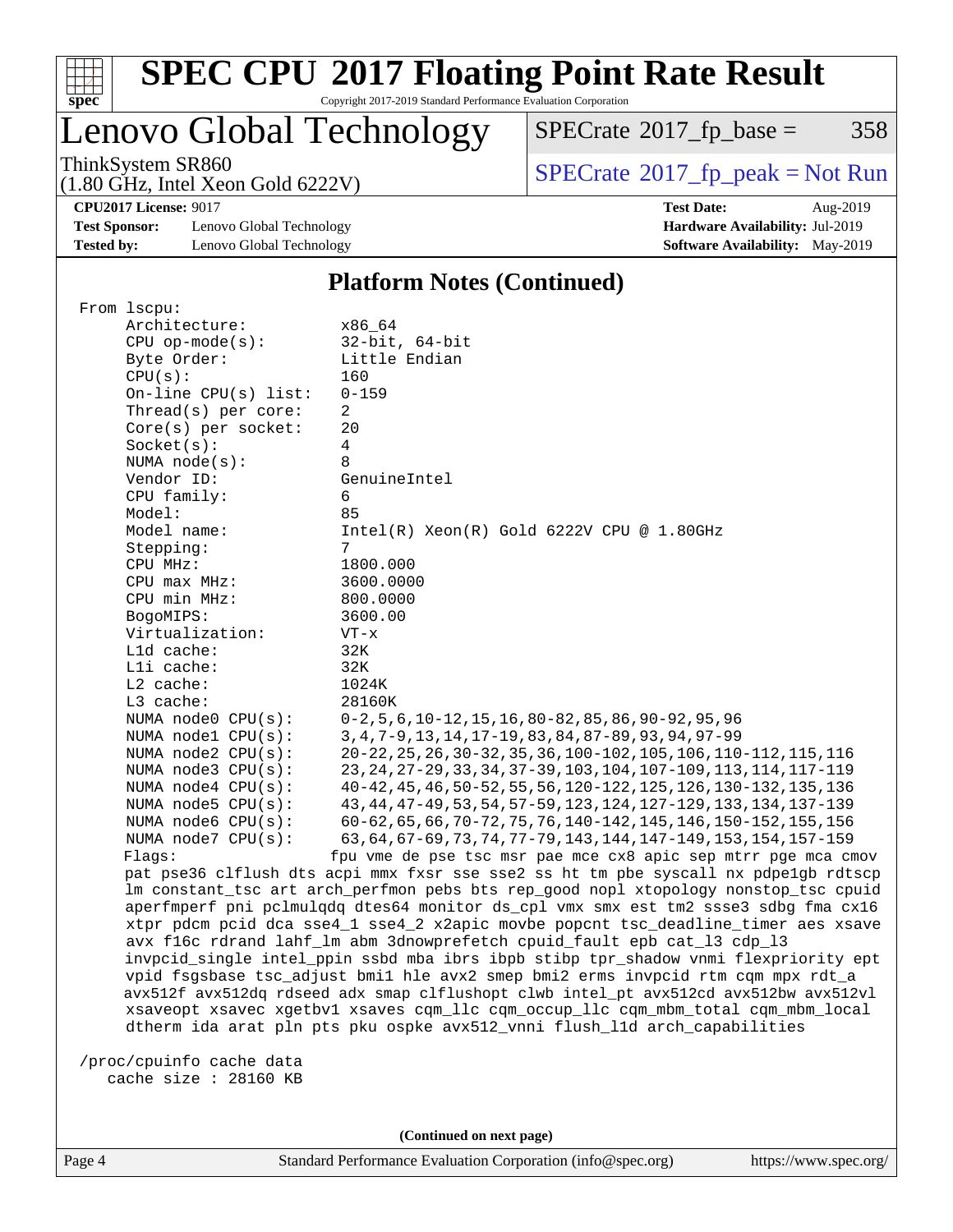

Copyright 2017-2019 Standard Performance Evaluation Corporation

### Lenovo Global Technology

 $SPECTate@2017_fp\_base = 358$ 

ThinkSystem SR860<br>(1.80 GHz, Intel Xeon Gold 6222V) [SPECrate](http://www.spec.org/auto/cpu2017/Docs/result-fields.html#SPECrate2017fppeak)®[2017\\_fp\\_peak = N](http://www.spec.org/auto/cpu2017/Docs/result-fields.html#SPECrate2017fppeak)ot Run

**[Test Sponsor:](http://www.spec.org/auto/cpu2017/Docs/result-fields.html#TestSponsor)** Lenovo Global Technology **[Hardware Availability:](http://www.spec.org/auto/cpu2017/Docs/result-fields.html#HardwareAvailability)** Jul-2019 **[Tested by:](http://www.spec.org/auto/cpu2017/Docs/result-fields.html#Testedby)** Lenovo Global Technology **[Software Availability:](http://www.spec.org/auto/cpu2017/Docs/result-fields.html#SoftwareAvailability)** May-2019

(1.80 GHz, Intel Xeon Gold 6222V)

**[CPU2017 License:](http://www.spec.org/auto/cpu2017/Docs/result-fields.html#CPU2017License)** 9017 **[Test Date:](http://www.spec.org/auto/cpu2017/Docs/result-fields.html#TestDate)** Aug-2019

### **[Platform Notes \(Continued\)](http://www.spec.org/auto/cpu2017/Docs/result-fields.html#PlatformNotes)**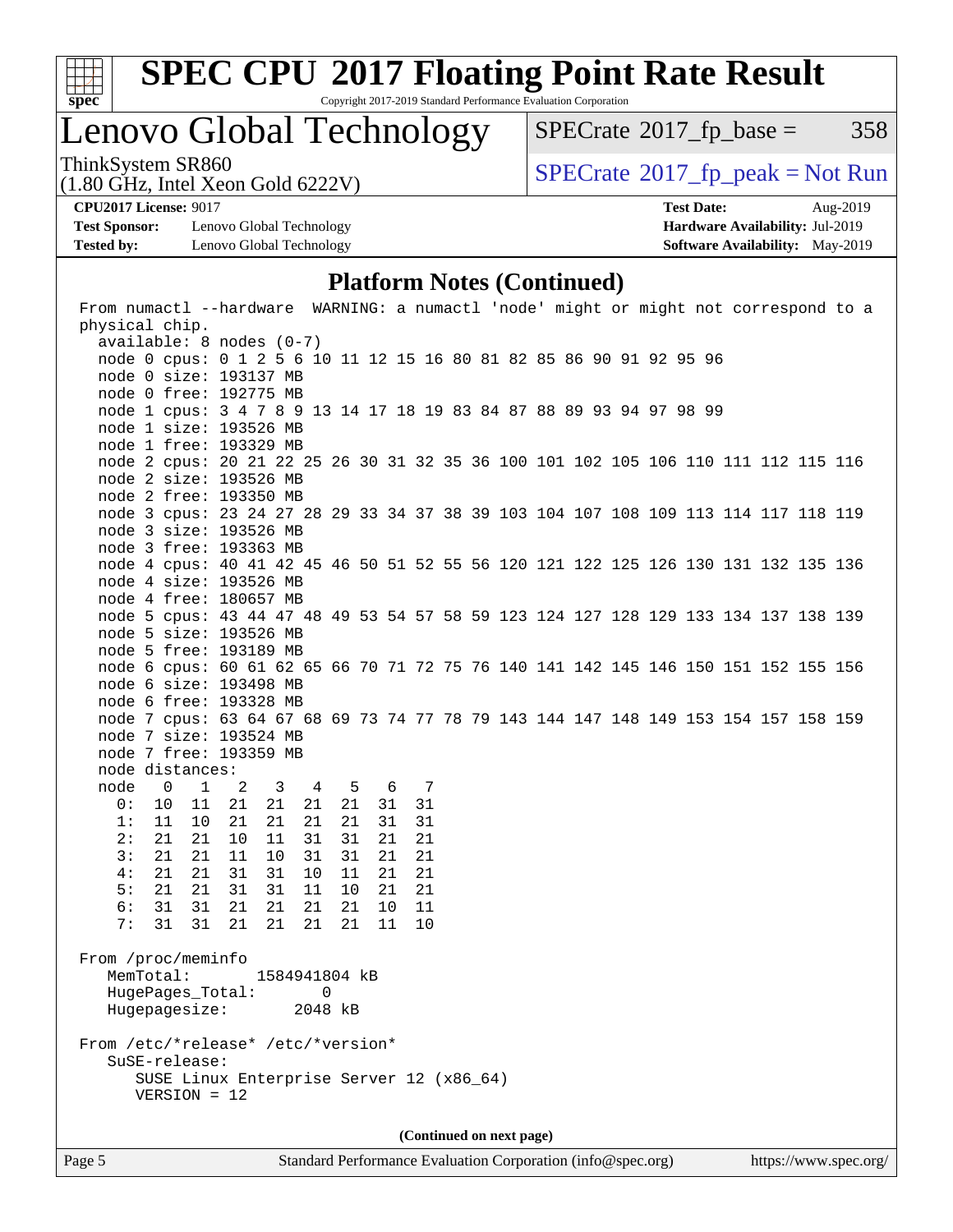

C | 519.1bm r(base) 538.imagick r(base) 544.nab r(base) ------------------------------------------------------------------------------ Intel(R) C Intel(R) 64 Compiler for applications running on Intel(R)  $64$ , Version 19.0.4.227 Build 20190416

**(Continued on next page)**

|  | аги пеноннансе плананон з |  |  |
|--|---------------------------|--|--|
|  |                           |  |  |

Page 6 Standard Performance Evaluation Corporation [\(info@spec.org\)](mailto:info@spec.org) <https://www.spec.org/>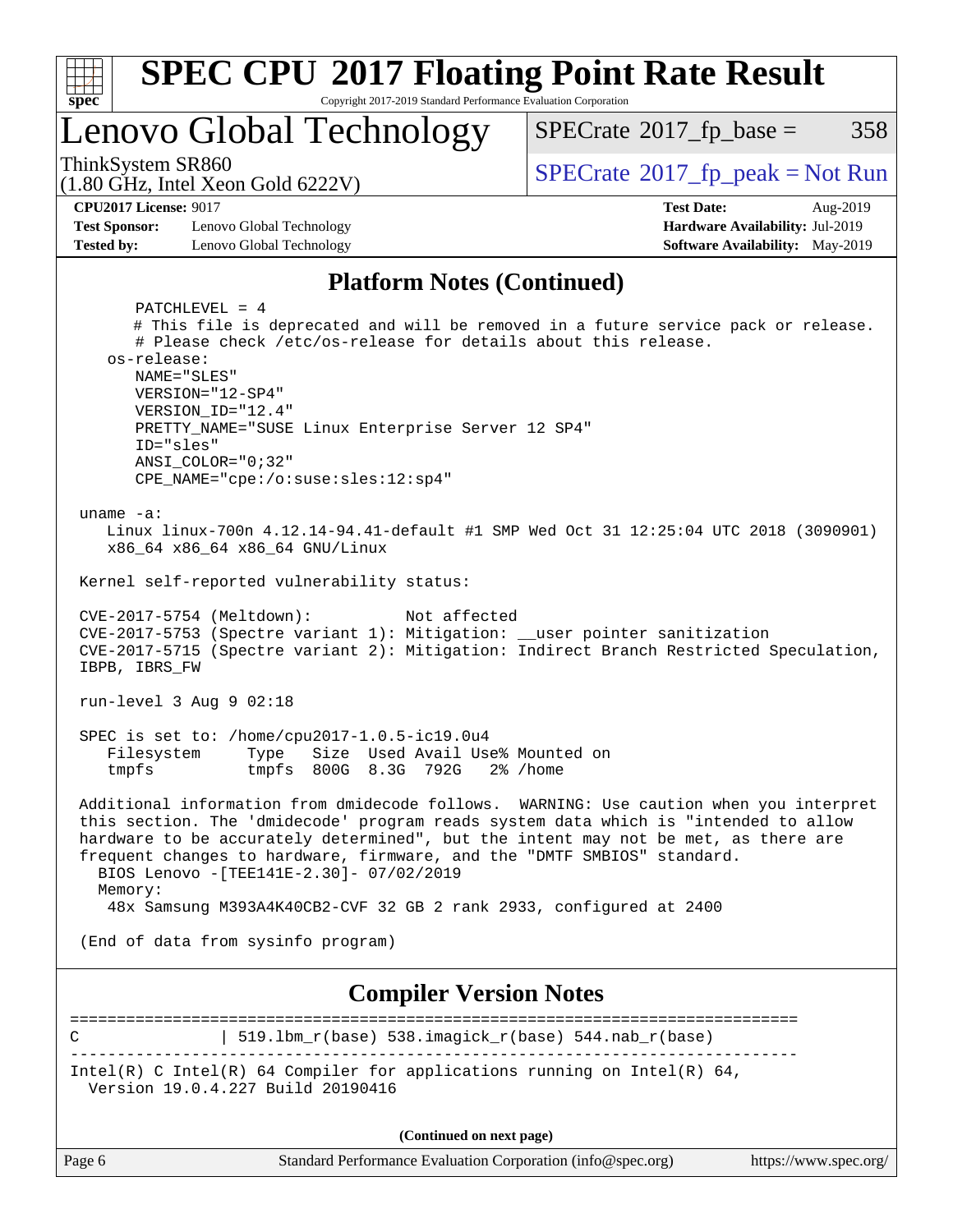

Copyright 2017-2019 Standard Performance Evaluation Corporation

Lenovo Global Technology

 $SPECTate@2017_fp\_base = 358$ 

(1.80 GHz, Intel Xeon Gold 6222V)

ThinkSystem SR860<br>(1.80 GHz, Intel Xeon Gold 6222V) [SPECrate](http://www.spec.org/auto/cpu2017/Docs/result-fields.html#SPECrate2017fppeak)®[2017\\_fp\\_peak = N](http://www.spec.org/auto/cpu2017/Docs/result-fields.html#SPECrate2017fppeak)ot Run

**[Test Sponsor:](http://www.spec.org/auto/cpu2017/Docs/result-fields.html#TestSponsor)** Lenovo Global Technology **[Hardware Availability:](http://www.spec.org/auto/cpu2017/Docs/result-fields.html#HardwareAvailability)** Jul-2019 **[Tested by:](http://www.spec.org/auto/cpu2017/Docs/result-fields.html#Testedby)** Lenovo Global Technology **[Software Availability:](http://www.spec.org/auto/cpu2017/Docs/result-fields.html#SoftwareAvailability)** May-2019

**[CPU2017 License:](http://www.spec.org/auto/cpu2017/Docs/result-fields.html#CPU2017License)** 9017 **[Test Date:](http://www.spec.org/auto/cpu2017/Docs/result-fields.html#TestDate)** Aug-2019

### **[Compiler Version Notes \(Continued\)](http://www.spec.org/auto/cpu2017/Docs/result-fields.html#CompilerVersionNotes)**

|        | Copyright (C) 1985-2019 Intel Corporation. All rights reserved.                                                                                                                                                                                                                                       |  |
|--------|-------------------------------------------------------------------------------------------------------------------------------------------------------------------------------------------------------------------------------------------------------------------------------------------------------|--|
|        |                                                                                                                                                                                                                                                                                                       |  |
| $C++$  | $\vert$ 508.namd_r(base) 510.parest_r(base)                                                                                                                                                                                                                                                           |  |
|        | Intel(R) $C++$ Intel(R) 64 Compiler for applications running on Intel(R) 64,<br>Version 19.0.4.227 Build 20190416<br>Copyright (C) 1985-2019 Intel Corporation. All rights reserved.                                                                                                                  |  |
|        |                                                                                                                                                                                                                                                                                                       |  |
|        | $C++$ , C $\qquad \qquad$ 511.povray_r(base) 526.blender_r(base)                                                                                                                                                                                                                                      |  |
|        | Intel(R) $C++$ Intel(R) 64 Compiler for applications running on Intel(R) 64,<br>Version 19.0.4.227 Build 20190416                                                                                                                                                                                     |  |
|        | Copyright (C) 1985-2019 Intel Corporation. All rights reserved.<br>Intel(R) C Intel(R) 64 Compiler for applications running on Intel(R) 64,<br>Version 19.0.4.227 Build 20190416                                                                                                                      |  |
|        | Copyright (C) 1985-2019 Intel Corporation. All rights reserved.                                                                                                                                                                                                                                       |  |
|        | $C++$ , C, Fortran   507.cactuBSSN_r(base)                                                                                                                                                                                                                                                            |  |
|        |                                                                                                                                                                                                                                                                                                       |  |
|        | Intel(R) $C++$ Intel(R) 64 Compiler for applications running on Intel(R) 64,<br>Version 19.0.4.227 Build 20190416<br>Copyright (C) 1985-2019 Intel Corporation. All rights reserved.<br>Intel(R) C Intel(R) 64 Compiler for applications running on Intel(R) 64,<br>Version 19.0.4.227 Build 20190416 |  |
|        | Copyright (C) 1985-2019 Intel Corporation. All rights reserved.<br>$Intel(R)$ Fortran Intel(R) 64 Compiler for applications running on Intel(R)                                                                                                                                                       |  |
|        | 64, Version 19.0.4.227 Build 20190416<br>Copyright (C) 1985-2019 Intel Corporation. All rights reserved.                                                                                                                                                                                              |  |
|        |                                                                                                                                                                                                                                                                                                       |  |
|        | Fortran   503.bwaves_r(base) 549.fotonik3d_r(base) 554.roms_r(base)                                                                                                                                                                                                                                   |  |
|        | $Intel(R)$ Fortran Intel(R) 64 Compiler for applications running on Intel(R)<br>64, Version 19.0.4.227 Build 20190416                                                                                                                                                                                 |  |
|        | Copyright (C) 1985-2019 Intel Corporation. All rights reserved.<br>___________________________                                                                                                                                                                                                        |  |
|        | Fortran, $C$   521.wrf_r(base) 527.cam4_r(base)                                                                                                                                                                                                                                                       |  |
|        | (Continued on next page)                                                                                                                                                                                                                                                                              |  |
| Page 7 | Standard Performance Evaluation Corporation (info@spec.org)<br>https://www.spec.org/                                                                                                                                                                                                                  |  |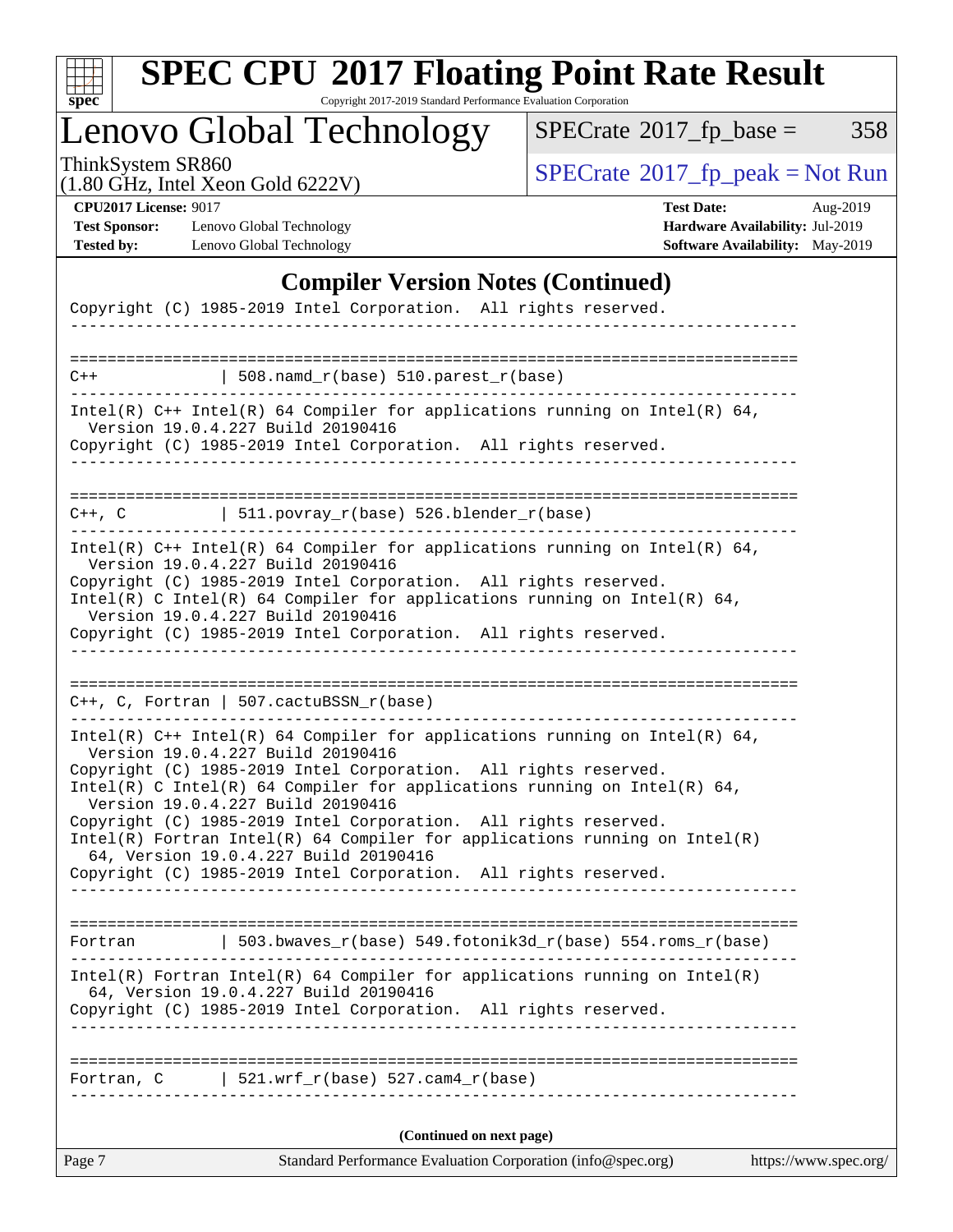

#### **[SPEC CPU](http://www.spec.org/auto/cpu2017/Docs/result-fields.html#SPECCPU2017FloatingPointRateResult)[2017 Floating Point Rate Result](http://www.spec.org/auto/cpu2017/Docs/result-fields.html#SPECCPU2017FloatingPointRateResult)** Copyright 2017-2019 Standard Performance Evaluation Corporation

## Lenovo Global Technology

 $SPECTate@2017_fp\_base = 358$ 

ThinkSystem SR860<br>  $\begin{array}{c}\n\text{SPECrate} \textcirc 2017 \text{ fp } peak = Not Run\n\end{array}$  $\begin{array}{c}\n\text{SPECrate} \textcirc 2017 \text{ fp } peak = Not Run\n\end{array}$  $\begin{array}{c}\n\text{SPECrate} \textcirc 2017 \text{ fp } peak = Not Run\n\end{array}$ 

(1.80 GHz, Intel Xeon Gold 6222V)

**[Test Sponsor:](http://www.spec.org/auto/cpu2017/Docs/result-fields.html#TestSponsor)** Lenovo Global Technology **[Hardware Availability:](http://www.spec.org/auto/cpu2017/Docs/result-fields.html#HardwareAvailability)** Jul-2019 **[Tested by:](http://www.spec.org/auto/cpu2017/Docs/result-fields.html#Testedby)** Lenovo Global Technology **[Software Availability:](http://www.spec.org/auto/cpu2017/Docs/result-fields.html#SoftwareAvailability)** May-2019

**[CPU2017 License:](http://www.spec.org/auto/cpu2017/Docs/result-fields.html#CPU2017License)** 9017 **[Test Date:](http://www.spec.org/auto/cpu2017/Docs/result-fields.html#TestDate)** Aug-2019

### **[Compiler Version Notes \(Continued\)](http://www.spec.org/auto/cpu2017/Docs/result-fields.html#CompilerVersionNotes)**

Intel(R) Fortran Intel(R)  $64$  Compiler for applications running on Intel(R) 64, Version 19.0.4.227 Build 20190416 Copyright (C) 1985-2019 Intel Corporation. All rights reserved. Intel(R) C Intel(R) 64 Compiler for applications running on Intel(R) 64, Version 19.0.4.227 Build 20190416 Copyright (C) 1985-2019 Intel Corporation. All rights reserved. ------------------------------------------------------------------------------

### **[Base Compiler Invocation](http://www.spec.org/auto/cpu2017/Docs/result-fields.html#BaseCompilerInvocation)**

[C benchmarks](http://www.spec.org/auto/cpu2017/Docs/result-fields.html#Cbenchmarks): [icc -m64 -std=c11](http://www.spec.org/cpu2017/results/res2019q3/cpu2017-20190902-17466.flags.html#user_CCbase_intel_icc_64bit_c11_33ee0cdaae7deeeab2a9725423ba97205ce30f63b9926c2519791662299b76a0318f32ddfffdc46587804de3178b4f9328c46fa7c2b0cd779d7a61945c91cd35)

[C++ benchmarks:](http://www.spec.org/auto/cpu2017/Docs/result-fields.html#CXXbenchmarks) [icpc -m64](http://www.spec.org/cpu2017/results/res2019q3/cpu2017-20190902-17466.flags.html#user_CXXbase_intel_icpc_64bit_4ecb2543ae3f1412ef961e0650ca070fec7b7afdcd6ed48761b84423119d1bf6bdf5cad15b44d48e7256388bc77273b966e5eb805aefd121eb22e9299b2ec9d9)

[Fortran benchmarks](http://www.spec.org/auto/cpu2017/Docs/result-fields.html#Fortranbenchmarks): [ifort -m64](http://www.spec.org/cpu2017/results/res2019q3/cpu2017-20190902-17466.flags.html#user_FCbase_intel_ifort_64bit_24f2bb282fbaeffd6157abe4f878425411749daecae9a33200eee2bee2fe76f3b89351d69a8130dd5949958ce389cf37ff59a95e7a40d588e8d3a57e0c3fd751)

[Benchmarks using both Fortran and C](http://www.spec.org/auto/cpu2017/Docs/result-fields.html#BenchmarksusingbothFortranandC): [ifort -m64](http://www.spec.org/cpu2017/results/res2019q3/cpu2017-20190902-17466.flags.html#user_CC_FCbase_intel_ifort_64bit_24f2bb282fbaeffd6157abe4f878425411749daecae9a33200eee2bee2fe76f3b89351d69a8130dd5949958ce389cf37ff59a95e7a40d588e8d3a57e0c3fd751) [icc -m64 -std=c11](http://www.spec.org/cpu2017/results/res2019q3/cpu2017-20190902-17466.flags.html#user_CC_FCbase_intel_icc_64bit_c11_33ee0cdaae7deeeab2a9725423ba97205ce30f63b9926c2519791662299b76a0318f32ddfffdc46587804de3178b4f9328c46fa7c2b0cd779d7a61945c91cd35)

[Benchmarks using both C and C++](http://www.spec.org/auto/cpu2017/Docs/result-fields.html#BenchmarksusingbothCandCXX): [icpc -m64](http://www.spec.org/cpu2017/results/res2019q3/cpu2017-20190902-17466.flags.html#user_CC_CXXbase_intel_icpc_64bit_4ecb2543ae3f1412ef961e0650ca070fec7b7afdcd6ed48761b84423119d1bf6bdf5cad15b44d48e7256388bc77273b966e5eb805aefd121eb22e9299b2ec9d9) [icc -m64 -std=c11](http://www.spec.org/cpu2017/results/res2019q3/cpu2017-20190902-17466.flags.html#user_CC_CXXbase_intel_icc_64bit_c11_33ee0cdaae7deeeab2a9725423ba97205ce30f63b9926c2519791662299b76a0318f32ddfffdc46587804de3178b4f9328c46fa7c2b0cd779d7a61945c91cd35)

[Benchmarks using Fortran, C, and C++:](http://www.spec.org/auto/cpu2017/Docs/result-fields.html#BenchmarksusingFortranCandCXX) [icpc -m64](http://www.spec.org/cpu2017/results/res2019q3/cpu2017-20190902-17466.flags.html#user_CC_CXX_FCbase_intel_icpc_64bit_4ecb2543ae3f1412ef961e0650ca070fec7b7afdcd6ed48761b84423119d1bf6bdf5cad15b44d48e7256388bc77273b966e5eb805aefd121eb22e9299b2ec9d9) [icc -m64 -std=c11](http://www.spec.org/cpu2017/results/res2019q3/cpu2017-20190902-17466.flags.html#user_CC_CXX_FCbase_intel_icc_64bit_c11_33ee0cdaae7deeeab2a9725423ba97205ce30f63b9926c2519791662299b76a0318f32ddfffdc46587804de3178b4f9328c46fa7c2b0cd779d7a61945c91cd35) [ifort -m64](http://www.spec.org/cpu2017/results/res2019q3/cpu2017-20190902-17466.flags.html#user_CC_CXX_FCbase_intel_ifort_64bit_24f2bb282fbaeffd6157abe4f878425411749daecae9a33200eee2bee2fe76f3b89351d69a8130dd5949958ce389cf37ff59a95e7a40d588e8d3a57e0c3fd751)

### **[Base Portability Flags](http://www.spec.org/auto/cpu2017/Docs/result-fields.html#BasePortabilityFlags)**

 503.bwaves\_r: [-DSPEC\\_LP64](http://www.spec.org/cpu2017/results/res2019q3/cpu2017-20190902-17466.flags.html#suite_basePORTABILITY503_bwaves_r_DSPEC_LP64) 507.cactuBSSN\_r: [-DSPEC\\_LP64](http://www.spec.org/cpu2017/results/res2019q3/cpu2017-20190902-17466.flags.html#suite_basePORTABILITY507_cactuBSSN_r_DSPEC_LP64) 508.namd\_r: [-DSPEC\\_LP64](http://www.spec.org/cpu2017/results/res2019q3/cpu2017-20190902-17466.flags.html#suite_basePORTABILITY508_namd_r_DSPEC_LP64) 510.parest\_r: [-DSPEC\\_LP64](http://www.spec.org/cpu2017/results/res2019q3/cpu2017-20190902-17466.flags.html#suite_basePORTABILITY510_parest_r_DSPEC_LP64) 511.povray\_r: [-DSPEC\\_LP64](http://www.spec.org/cpu2017/results/res2019q3/cpu2017-20190902-17466.flags.html#suite_basePORTABILITY511_povray_r_DSPEC_LP64) 519.lbm\_r: [-DSPEC\\_LP64](http://www.spec.org/cpu2017/results/res2019q3/cpu2017-20190902-17466.flags.html#suite_basePORTABILITY519_lbm_r_DSPEC_LP64) 521.wrf\_r: [-DSPEC\\_LP64](http://www.spec.org/cpu2017/results/res2019q3/cpu2017-20190902-17466.flags.html#suite_basePORTABILITY521_wrf_r_DSPEC_LP64) [-DSPEC\\_CASE\\_FLAG](http://www.spec.org/cpu2017/results/res2019q3/cpu2017-20190902-17466.flags.html#b521.wrf_r_baseCPORTABILITY_DSPEC_CASE_FLAG) [-convert big\\_endian](http://www.spec.org/cpu2017/results/res2019q3/cpu2017-20190902-17466.flags.html#user_baseFPORTABILITY521_wrf_r_convert_big_endian_c3194028bc08c63ac5d04de18c48ce6d347e4e562e8892b8bdbdc0214820426deb8554edfa529a3fb25a586e65a3d812c835984020483e7e73212c4d31a38223) 526.blender\_r: [-DSPEC\\_LP64](http://www.spec.org/cpu2017/results/res2019q3/cpu2017-20190902-17466.flags.html#suite_basePORTABILITY526_blender_r_DSPEC_LP64) [-DSPEC\\_LINUX](http://www.spec.org/cpu2017/results/res2019q3/cpu2017-20190902-17466.flags.html#b526.blender_r_baseCPORTABILITY_DSPEC_LINUX) [-funsigned-char](http://www.spec.org/cpu2017/results/res2019q3/cpu2017-20190902-17466.flags.html#user_baseCPORTABILITY526_blender_r_force_uchar_40c60f00ab013830e2dd6774aeded3ff59883ba5a1fc5fc14077f794d777847726e2a5858cbc7672e36e1b067e7e5c1d9a74f7176df07886a243d7cc18edfe67) 527.cam4\_r: [-DSPEC\\_LP64](http://www.spec.org/cpu2017/results/res2019q3/cpu2017-20190902-17466.flags.html#suite_basePORTABILITY527_cam4_r_DSPEC_LP64) [-DSPEC\\_CASE\\_FLAG](http://www.spec.org/cpu2017/results/res2019q3/cpu2017-20190902-17466.flags.html#b527.cam4_r_baseCPORTABILITY_DSPEC_CASE_FLAG) 538.imagick\_r: [-DSPEC\\_LP64](http://www.spec.org/cpu2017/results/res2019q3/cpu2017-20190902-17466.flags.html#suite_basePORTABILITY538_imagick_r_DSPEC_LP64) 544.nab\_r: [-DSPEC\\_LP64](http://www.spec.org/cpu2017/results/res2019q3/cpu2017-20190902-17466.flags.html#suite_basePORTABILITY544_nab_r_DSPEC_LP64) 549.fotonik3d\_r: [-DSPEC\\_LP64](http://www.spec.org/cpu2017/results/res2019q3/cpu2017-20190902-17466.flags.html#suite_basePORTABILITY549_fotonik3d_r_DSPEC_LP64) 554.roms\_r: [-DSPEC\\_LP64](http://www.spec.org/cpu2017/results/res2019q3/cpu2017-20190902-17466.flags.html#suite_basePORTABILITY554_roms_r_DSPEC_LP64)